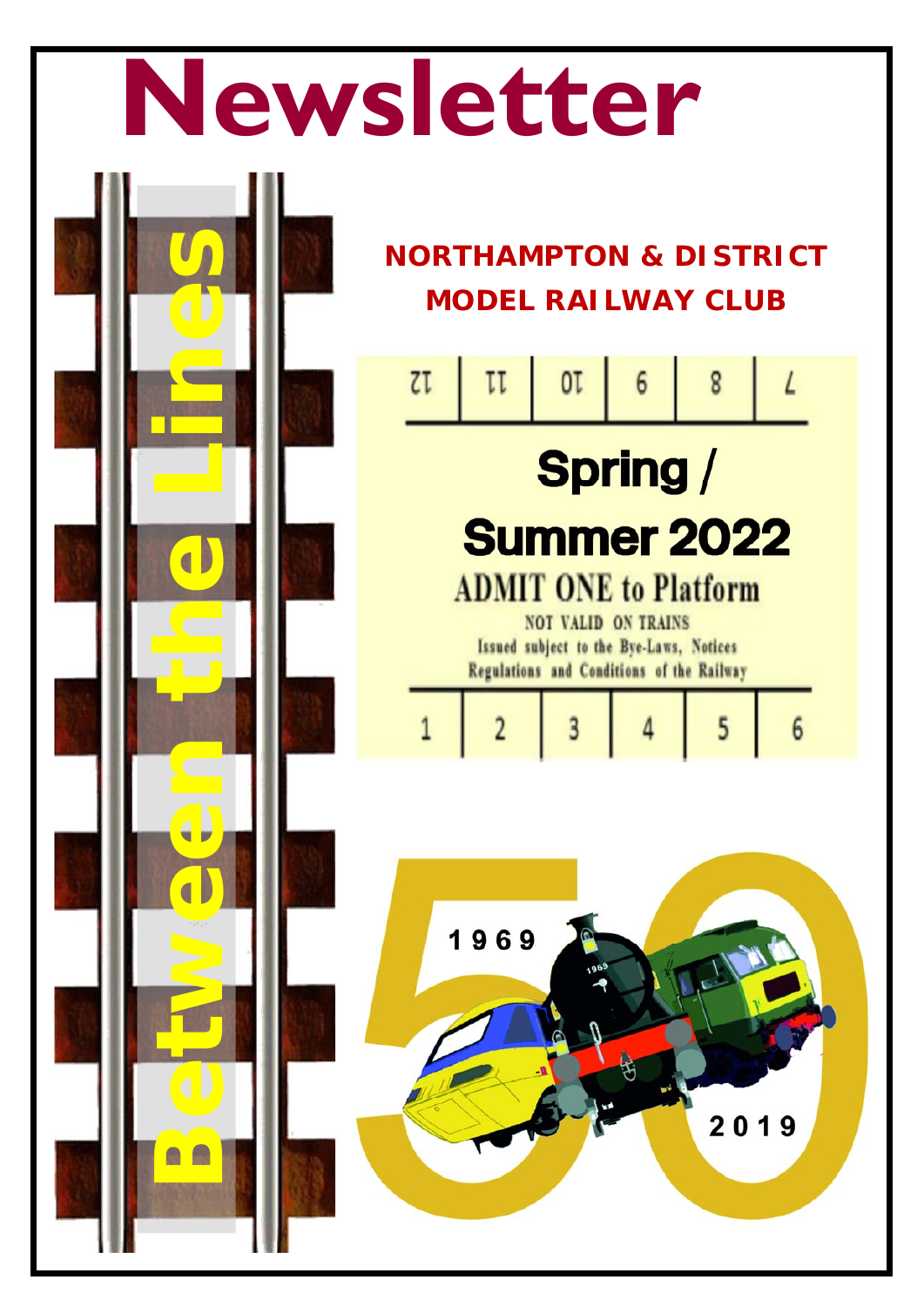#### **C O N T E N T S (of key articles)**

| From the Editors Cab Window           | Page 2  |
|---------------------------------------|---------|
| <b>Chairman's Ramblings</b>           | Page 3  |
| Club Torque                           | Page 4  |
| Caption competition                   | Page 5  |
| Spirit level wagon                    | Page 6  |
| Layout metal trestles & Shed painting | Page 7  |
| Forthcoming events 2022               | Page 8  |
| Club fridge for sale                  | Page 9  |
| <b>Club Uniform</b>                   | Page 10 |
|                                       |         |



#### **From the Editors Cab Window**

Welcome to the Spring / Summer newsletter. We are still in Spring but summer is only just around the corner. I thought I ought to get something out to the membership, as we have a lot to relay to you all.

I would like to draw your attention to the request on page 4 for exhibition help and items for the Tombola please. Our exhibition is approaching fast and we are in need of items for this.

For a chance to get some free ink cartridges, please let the editor (that's me) know what printer you have. I need make, model and ink cartridge product number.

Don't forget any member can submit articles for publication in the club newsletter. Just send them to me at *wizzo@hymek.net* That is what Roger has done (see page 5), although in this case he might regret doing so.

## Colin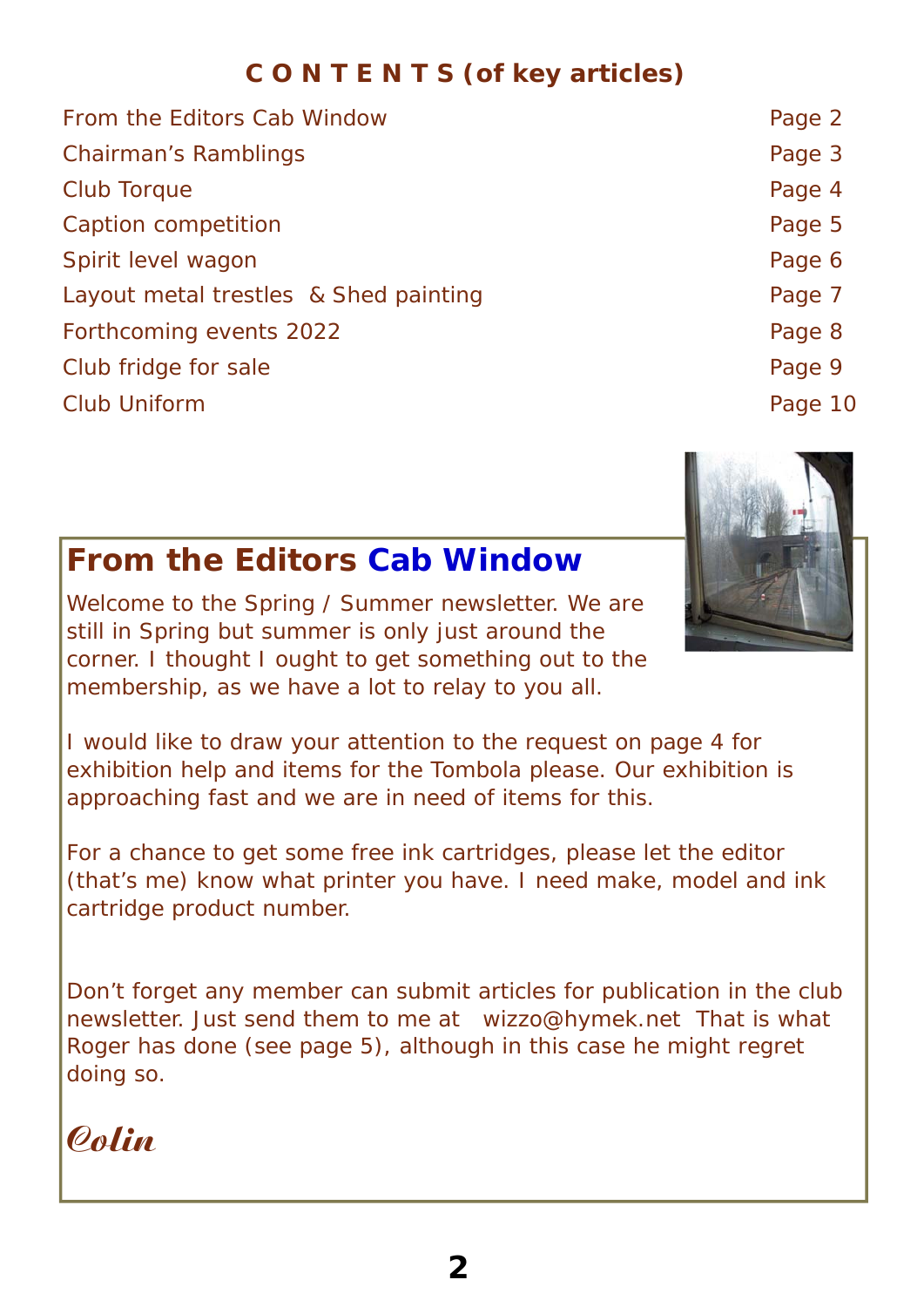## **Chairman's Ramblings**

#### Dear Members

I do hope this copy of my ramblings finds you all in one piece. As I look out of my workshop window it looks like Spring but go outside and it certainly does not feel like it.

Still back to happier things. The club is still up and running well at the moment, and the layouts seem to be behaving themselves. The new wall is now rebuilt at last in the carpark, and this means 2 more parking spaces are now available. We have had problems with parking by people picking up their children from the Scout hall next door and



have warned several people not to park in the hall carpark in the last few weeks. The chain that we have in the entrance to the hall is due to be replaced by a new vertical lifting barrier in the next few weeks and I am told is under construction at the moment. I do not know if the gate will be fitted with flashing warning lights!

We have a couple of local shows coming up in the next few months and details of these will be made available shortly.

Regarding my ongoing search for a new venue for the club, as usual no luck. However if any member of the club wins millions of pounds on the lottery, remember we are your best friends!

The new layout supports we purchased recently seem to be working well, especially as they will allow us to run all club layouts at different heights. Something we could not do before. Also we are due to pick up the Castle Station layout this month from the station where it has been on display for several months and hopefully start work on the fiddle yard to convert it into a continuous oval.

Work is progressing on Kingsthorpe and I wish to thank Andy, Steve, and Paul for all their efforts to make it a good layout to operate. They are in the process of installing a new DCC system which should be more robust and easier to fault find when in operation at shows.

I would also like to thank John Walker for his sterling efforts with his sales table every Thursday evening where bargains for club members can always be found.

I was watching on You tube today a video by the Watercress line preserved railway group showing part of the early history of their work to rebuild the railway into what it is today, after its purchase from British rail. It bought back lovely memories for me when, with my brother in law Roy ( now sadly deceased) we used to visit it when we were in the area. I do admire the way they persevered when lots of people said it could not be done.

It certainly says something about the British spirit.

Best wishes



Chairman NDMRC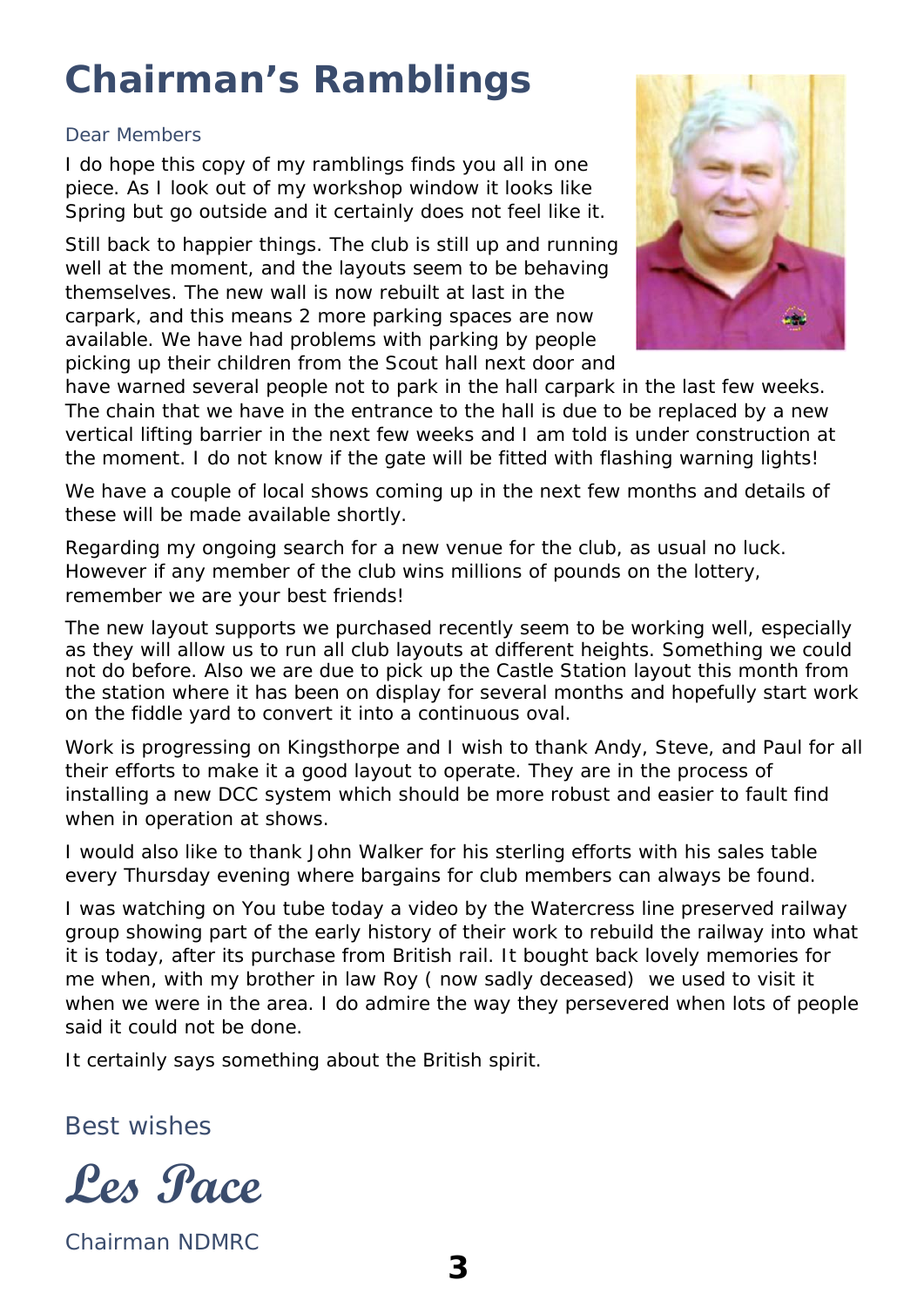## Club Torque



The Club is pleased to welcome the following new member(s):

Roy Marks

#### **Club Exhibition 2022 — Roade**

There is a supply of flyers advertising our club exhibition in August that you can take to distribute where you think fit. Just ask Colin or Craig for some.

Will you please let Craig know if you can help on the day. We need as many people as possible.

If anyone works for, or knows of anyone who may want to advertise in the programme, then again let Craig know please. It's £25 for an advert.

# OMBOIA

Its that time again when we must appeal for items for the Club's Tombola that we operate at our annual exhibition. Please bring in any new items or items that are in very good condition as prizes. If you wish to donate anything that is editable or drinkable will you please make sure that it has a use by date not expiring before 1st October 2022. Also if you donate anything that is breakable or delicate, then please mark this clearly on the bag or box you bring it in please so that it does not get broken. Unfortunately in the past some glassware was donated and it got broken.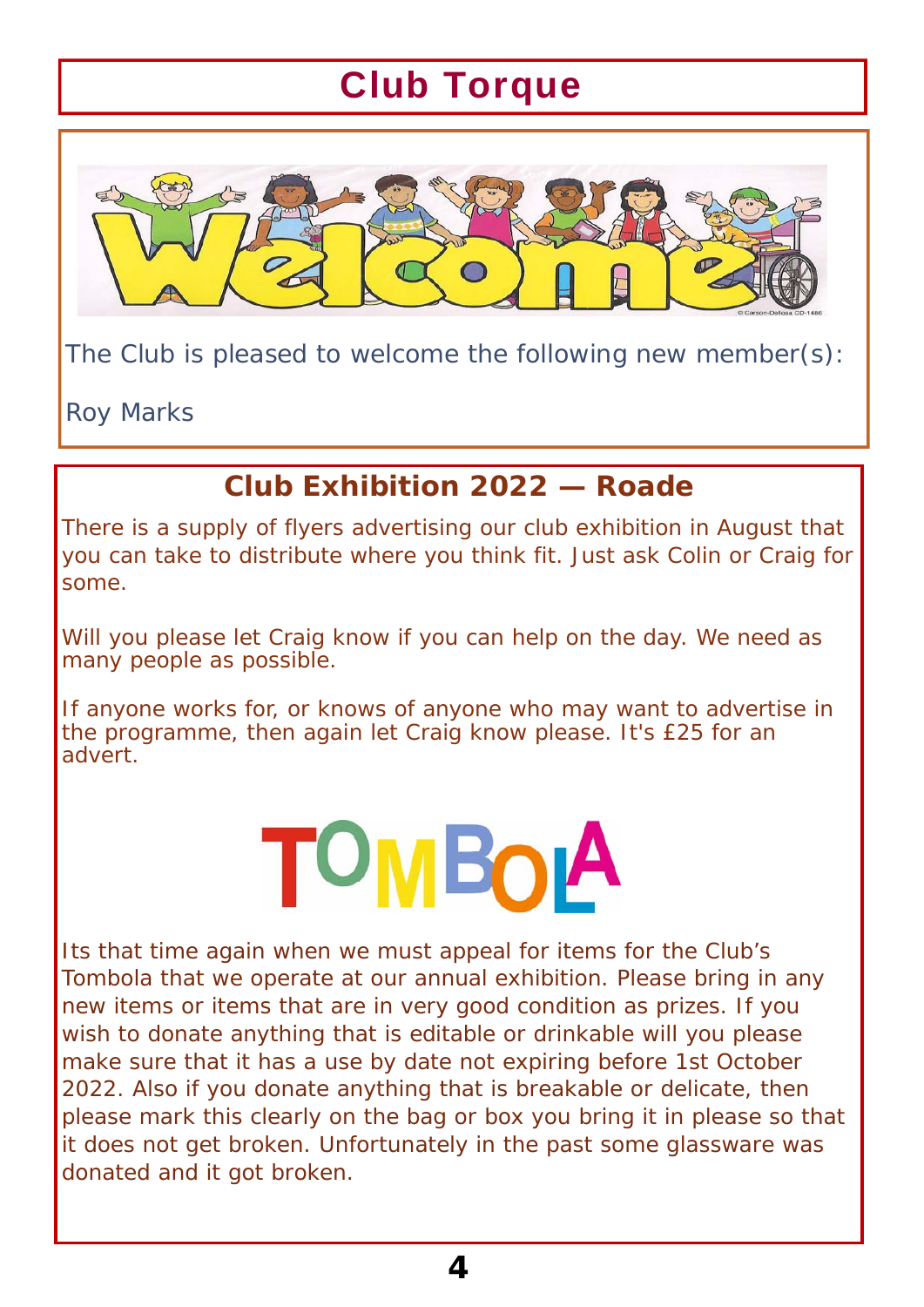## **Caption Competition**



Roger has sent this photo of himself and thought it would make a good Caption Competition item. If you can think of a PRINTABLE caption for the photo then please sent it to the editor whose email address is wizzo@hymek.net . We won't print the obvious caption which is of course : "You haven't got time to pose for the camera".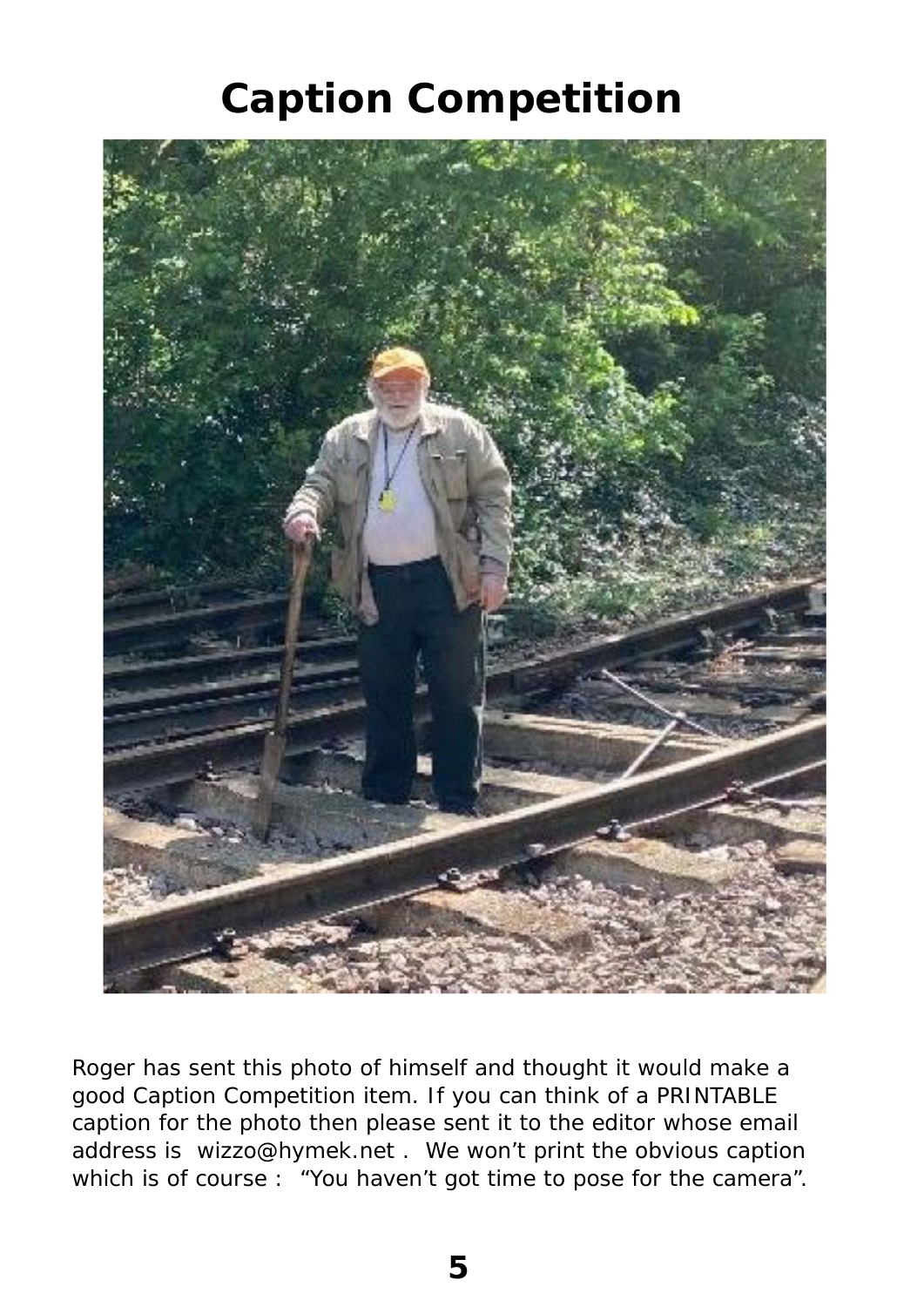## **Spirit Level Wagon by Colin Tarry**

To determine how level or not level my layout is, I have devised a small wagon with a mini spirit level, to do the job.

The wagon I use is Bachmann open type.

Firstly I purchased a brand new wagon for the job. This way there will be no wear in the axle boxes thereby getting the wagon sitting evenly on four wheels.

The mini spirit level came from either Ebay or Amazon. There are many differing types available. Initially I wanted to get a T shaped one that would indicate a gradient and cant. But this type does not fit in the wagon. I did think of utilising just a wagon chassis with the T type fixed directly to the chassis. But my layout did not a allow the clearance required. But it's the gradient I'm mainly interested in, so this wagon does the job.

The next job is to marry the two items up. I started with getting a ground base that was level using a 'Daddy' spirit level. Next the wagon is placed on the level base, and the spirit level inside the wagon. Next the spirit level has to be calibrated i.e. it must be sitting level. Just because the wagon is brand new, does not guarantee its sitting level. Next, if required, I used very thin Plasticard shims to get the spirit level to sit level. When happy with the calibration, glue it all in place with a THIN liquid glue.

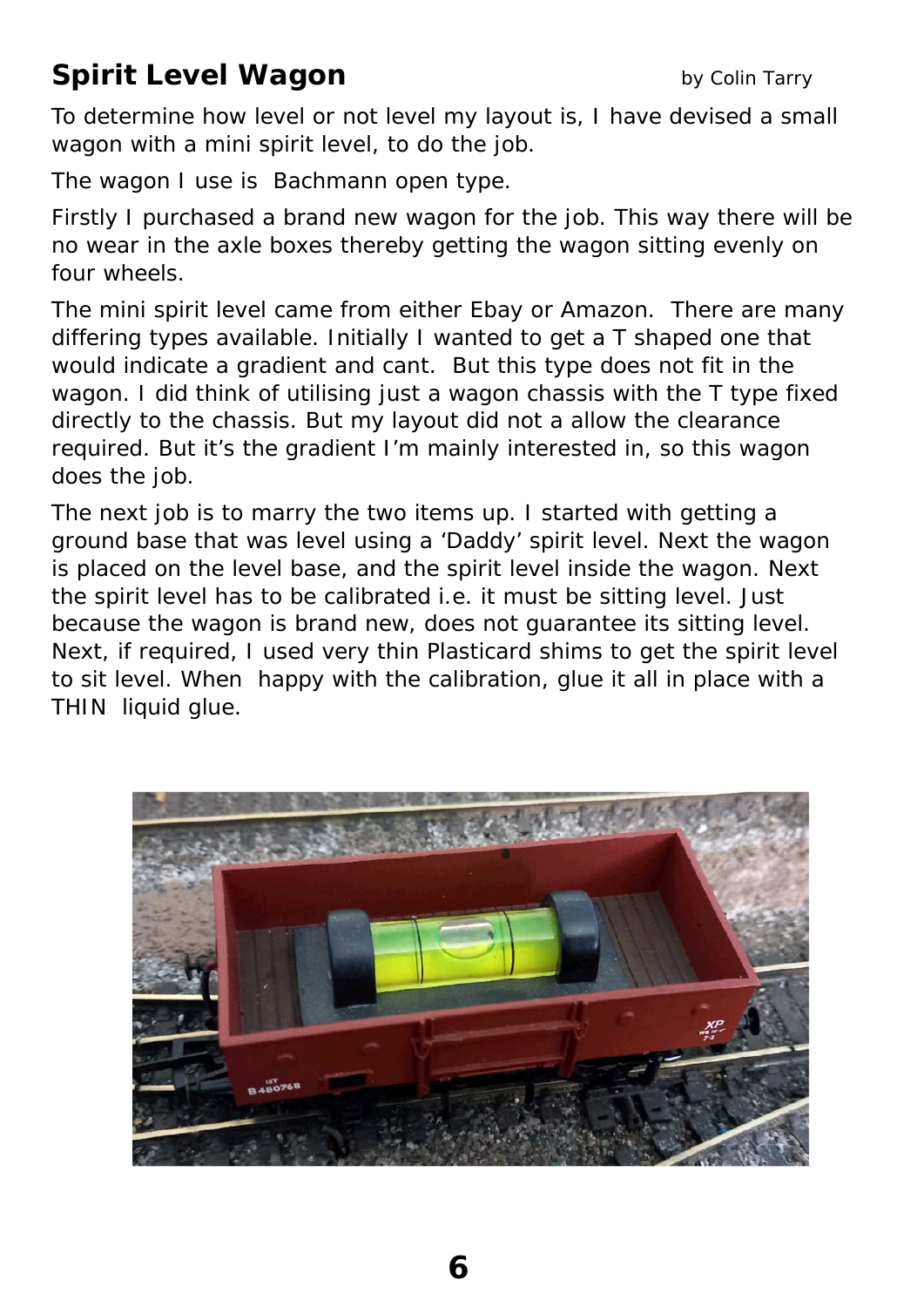#### **Layout Metal Trestles - WARNING**

by Colin Tarry

Most of you will know that we are now using the new metal trestles for supporting both the N gauge test track and junior layouts upon.

However I must add a warning that there are some sharp edges on the metal work so please be careful when handling these items. Two of our members have already had cuts inflicted on them, one quite badly.

We are going to number each set and then with a grinding wheel remove any sharp edges we come across. It will take time to modify all the units.



## **Shed Painting**

With approach of hopefully better weather we need to get some preservative onto the storage shed. It has not had any added for a couple of years due to obvious reasons, but is certainly now showing signs of needing some TLC. With good weather and lighter nights I'm hoping we can get a coat on during our Thursday evening meets. Unfortunately we can't set a date as it depends not only on the weather on the day but



also that the shed is bone dry from any previous rain we have had. We have the Ronseal preservative in the shed along with brushes, decanting receptacles and gloves.

If you want to help it will be a call on the night. You will need to wear old clothes and it is advisable to bring your own eye protection.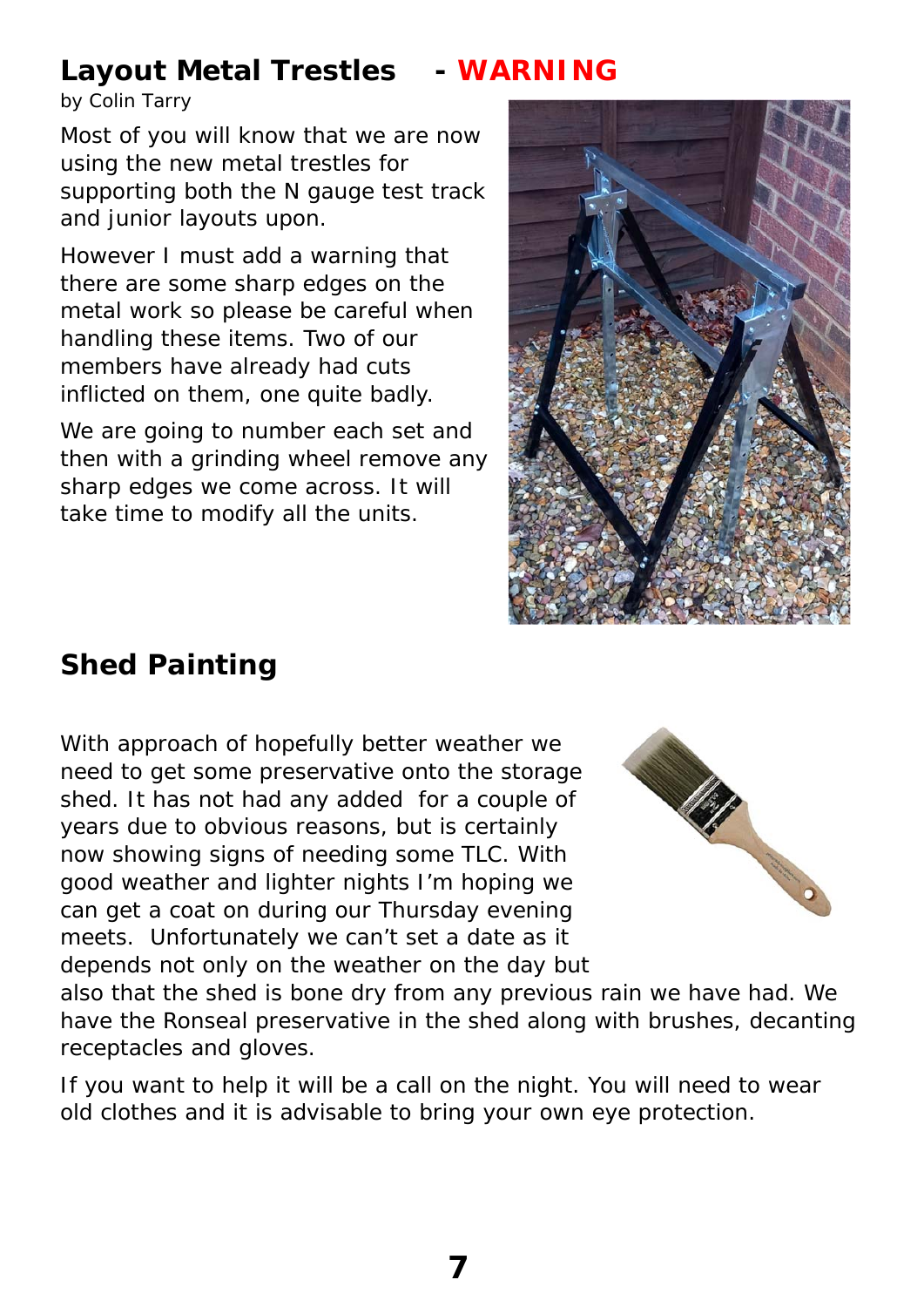## **Forthcoming Events**

#### **St Matthews Summer Fete**

#### 2nd July 2022 13:00-16:00

The Club has been invited to display a layout at this event. Once we have seen how much room we can have then we'll decide what we are taking.

#### **Soar Valley Model Railway Club Exhibition**

#### 21st/22nd August 2022

We have booked to attend the above event with the club's Multi-Gauge Demonstration layout. The SVMRC exhibition is being held on the weekend of 21st/22nd August 2022 at Loughborough Grammar School.

We have indicated to them that we require 8 operators. Nearer the time we will be seeking the names of members who wish to attend. If we get more that 8 on each day then we will need to ration who attends on what day(s).

#### **Northampton Heritage fair**

#### 11th September 2022

We have been invited to display a layout at either Abington Park Museum or Northampton Museum & Art Gallery. Due to parking restrictions in town we will display at Abington Park. We now need to decide which layout to take. We've got time to sort that out.

#### **Rushden Historical Transport Trust—Model Weekend**

#### 17th/18th September 2022

This year we are taking Les's O gauge layout Eastbridge and Colin's N gauge layout Jims Junction. We can't take the demonstration layout due to the financial cost of doing so. As a club we don't get any expenses. To hire a van costs over £300.

*We will be asking for volunteers to help nearer the time. For new members who wish to help, we do ask that you are present wearing the club uniform. See Colin if you wish to purchase some uniform. Details on page 11.*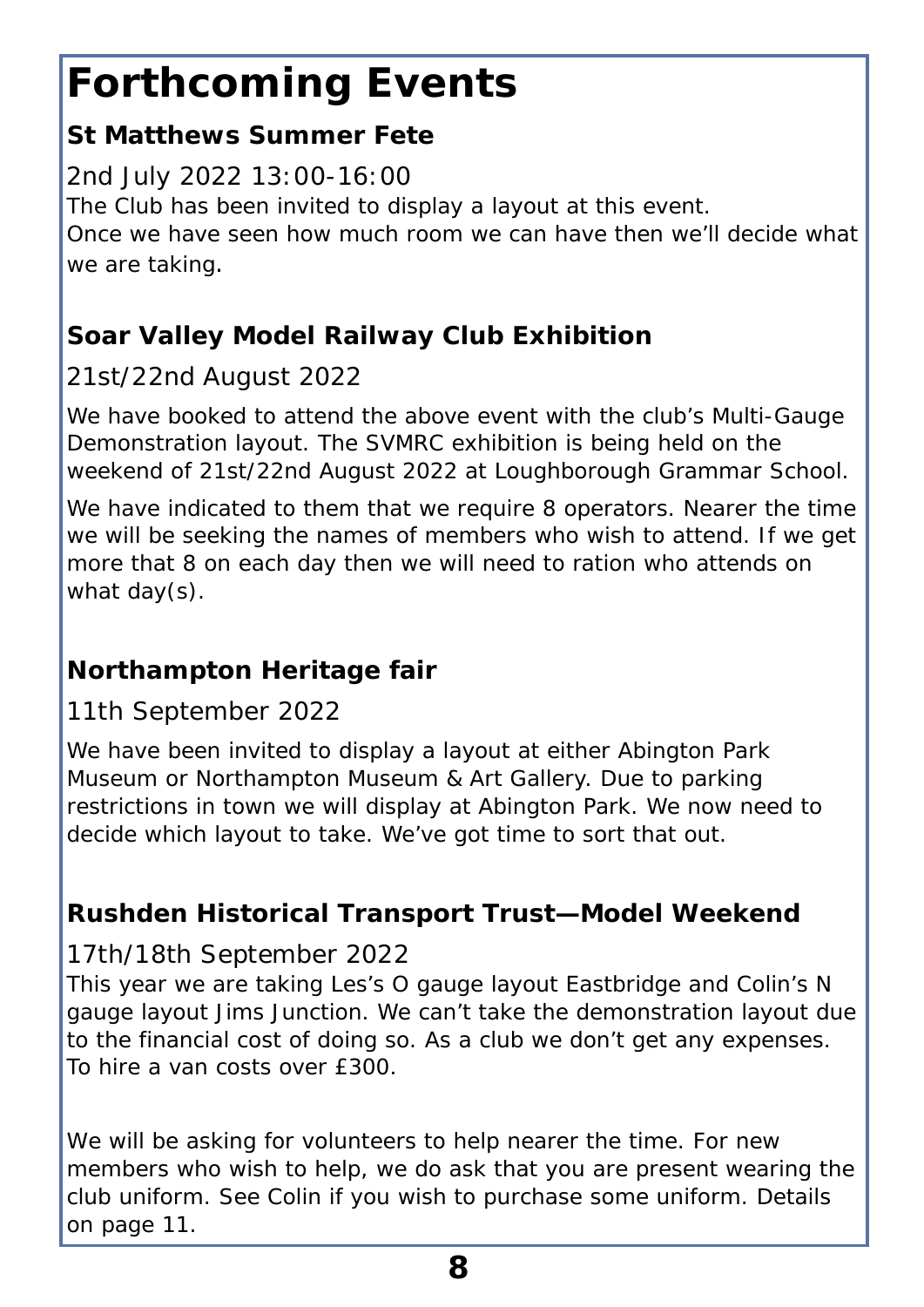#### **Fridge 4 Sale**

The Club is selling its larder fridge. We purchased this in 2018 for our exhibition at Cogenhoe. It has only been used once, hence the decision to sell it. We are offering this to club members first. It cost £210 when new but we are selling it to members for £50. If you would like to purchase this larder fridge then please make your interest known to any committee member.

The model is a Beko LSG1545DW

- 145.7 x 54.5 x 61 cm (H x W x D)
- Capacity: 250 litres
- Auto defrost
- Water dispenser (no plumbing required)
- Wine rack to keep your bottles chilled
- Reversible door to suit any kitchen layout.
- Energy efficiency rating  $A^+$
- Annual energy consumption 132 kWh

The fridge comes with its 28 page manual.



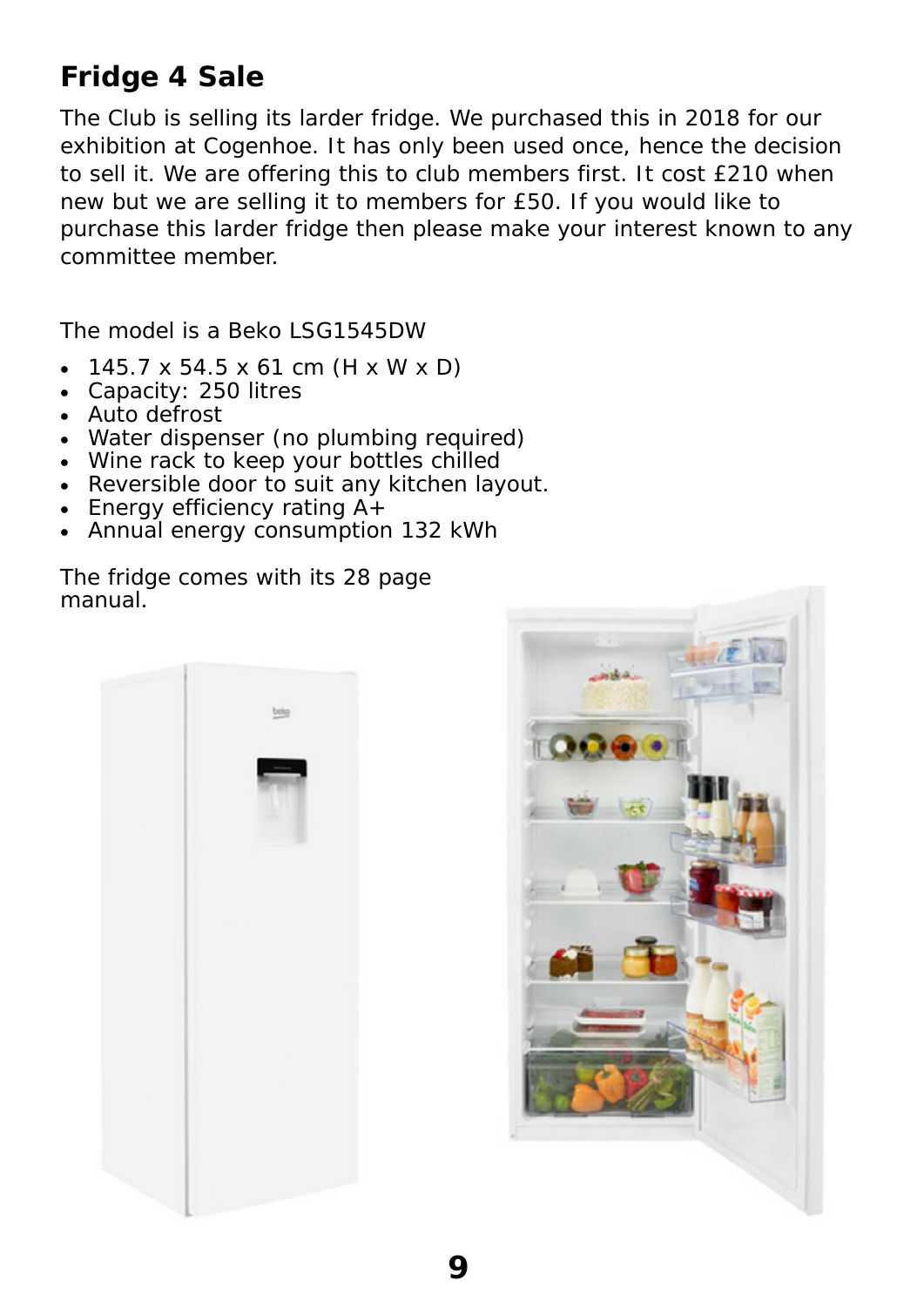# **Club Uniform**

If you wish to, order any items of Club Uniform then please get in touch with Colin Tarry.

In order to help you gauge (pun intended) the size of item(s) you require there is information available in the club folder.

The following items are available:

A price list is also in the club folder.

All body clothing has the club logo on and your name.

The cap only has the club logo.

**Please note that a £5 deposit will be required for EACH item ordered. As these items are personalised, we are unable to give refunds or do exchanges where incorrect sizes have been ordered.** 

| <b>ITEM</b>   | <b>GENDER</b> | <b>PRODUCT No</b> | <b>SIZE</b>       | <b>PRICE</b> |
|---------------|---------------|-------------------|-------------------|--------------|
| Polo shirt    | Mens          | <b>R539M</b>      | S, M, L, XL, 2XL  | £28.00       |
| Polo shirt    | Mens          | <b>R539M</b>      | <b>3XL, 4XL</b>   | £32.00       |
| Polo shirt    | Ladies        | <b>R539F</b>      | 8,10,12,14,16,18  | £28.00       |
| Polo shirt    | Ladies        | <b>R539F</b>      | 20,22             | £32.00       |
| Polo shirt    | Childs        | <b>R539B</b>      | S.M.L.XL,ZXL      | £28.00       |
| Sweat shirt   | Unisex        | <b>R762M</b>      | S.M.L.XL,ZXL      | £33.00       |
| Sweat shirt   | Unisex        | R762M             | <b>3XL, 4XL</b>   | £34.00       |
| Sweat shirt   | Childs        | <b>R762B</b>      | S, M, L, XL, 2XL  | £33.00       |
| Fleece        | Mens          | <b>R870M</b>      | S,M,L,XL,ZXL      | £37 00       |
| Fleece        | Mens          | R870M             | <b>3XL, 4XL</b>   | £39.00       |
| Fleece        | Ladies        | <b>R870F</b>      | 8,10,12,14,16,18  | £37.00       |
| <b>Fleece</b> | Ladies        | <b>R870F</b>      | 20,22             | £39.00       |
| Fleece        | Childs        | <b>R870B</b>      | S, M, L, XL, 2XL  | £37.00       |
| Cap           | Unisex        | <b>BC015</b>      | One size fits all | £14.00       |

**These prices are correct as at 1st December 2021. These prices are subject to change. When ordering please bear in mind that the cost may be greater than shown here.**